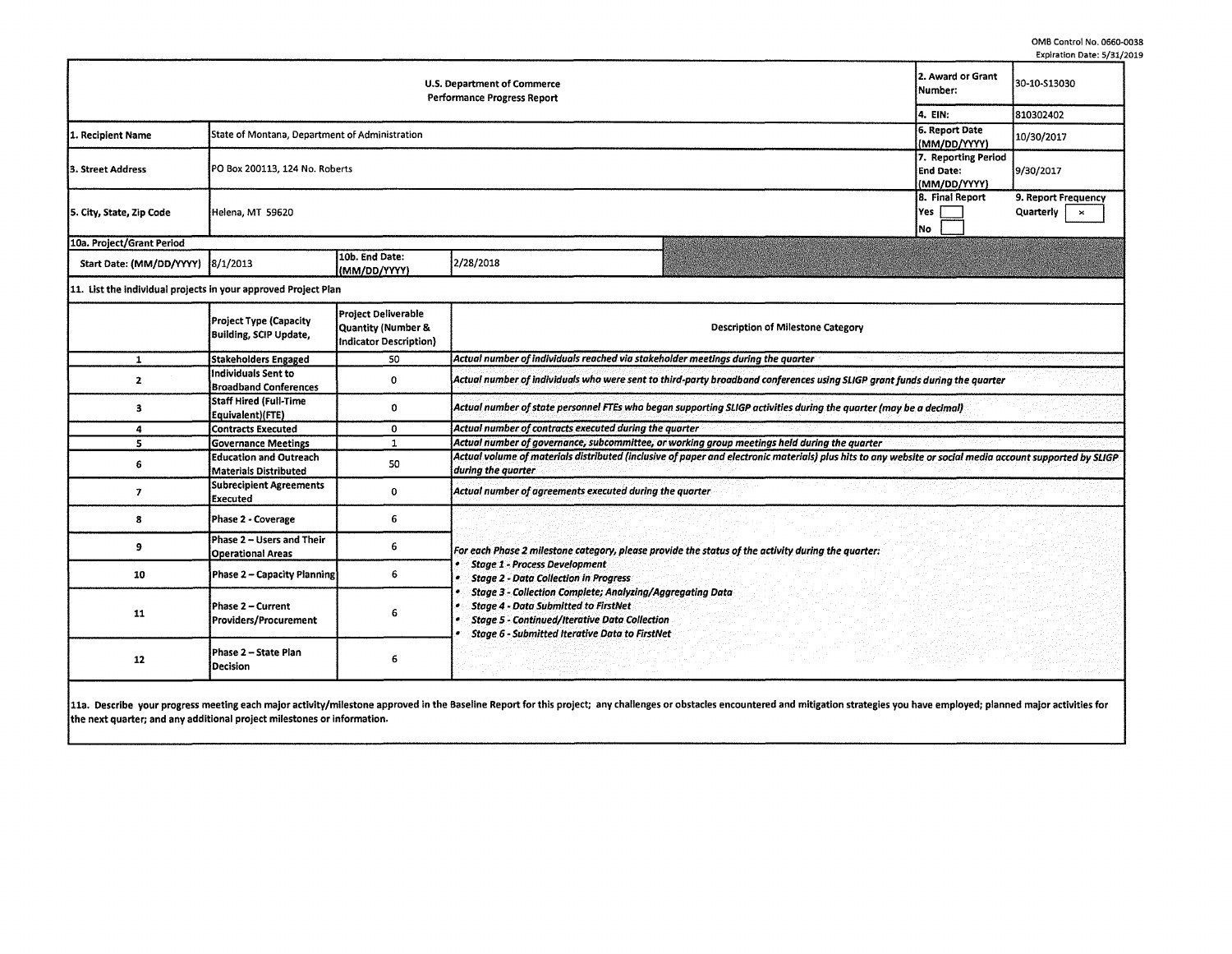The SIGB met on July 27, 2017 at a Special Meeting. After presentations by FirstNet and AT&T, the Board unanimously voted to approve the "Opt-in" and made the recommendation to the Governor. Governor Bullock accepted the recommendation. The Native American Outreach Coordinator was asked by FN to accompany Carrie Johnson, AT&T, to the Rural Fire meeting at East Helena and to the Rocky Boy Reservation on August 29 and 30 respectively. Margar FN, has also requested that the OR Coordinator attend a meeting at the Fort Belknap Community along with a AT&T Representative on November 29th. The OR Coordinator is also working with Robert DeRosier from the Blackfeet Re to access FN Network Services. Robert is on the PSAC Advisory Board. The amendment has not been signed as of this submittal so the prior budget is still displayed. Please advise if you want to show the amendment budget num

11b. If the project team anticipates requesting any changes to the approved Baseline Report in the next quarter, describe those below. Note that any substantive changes to the Baseline Report must be approved by the Depart Commerce before implementation.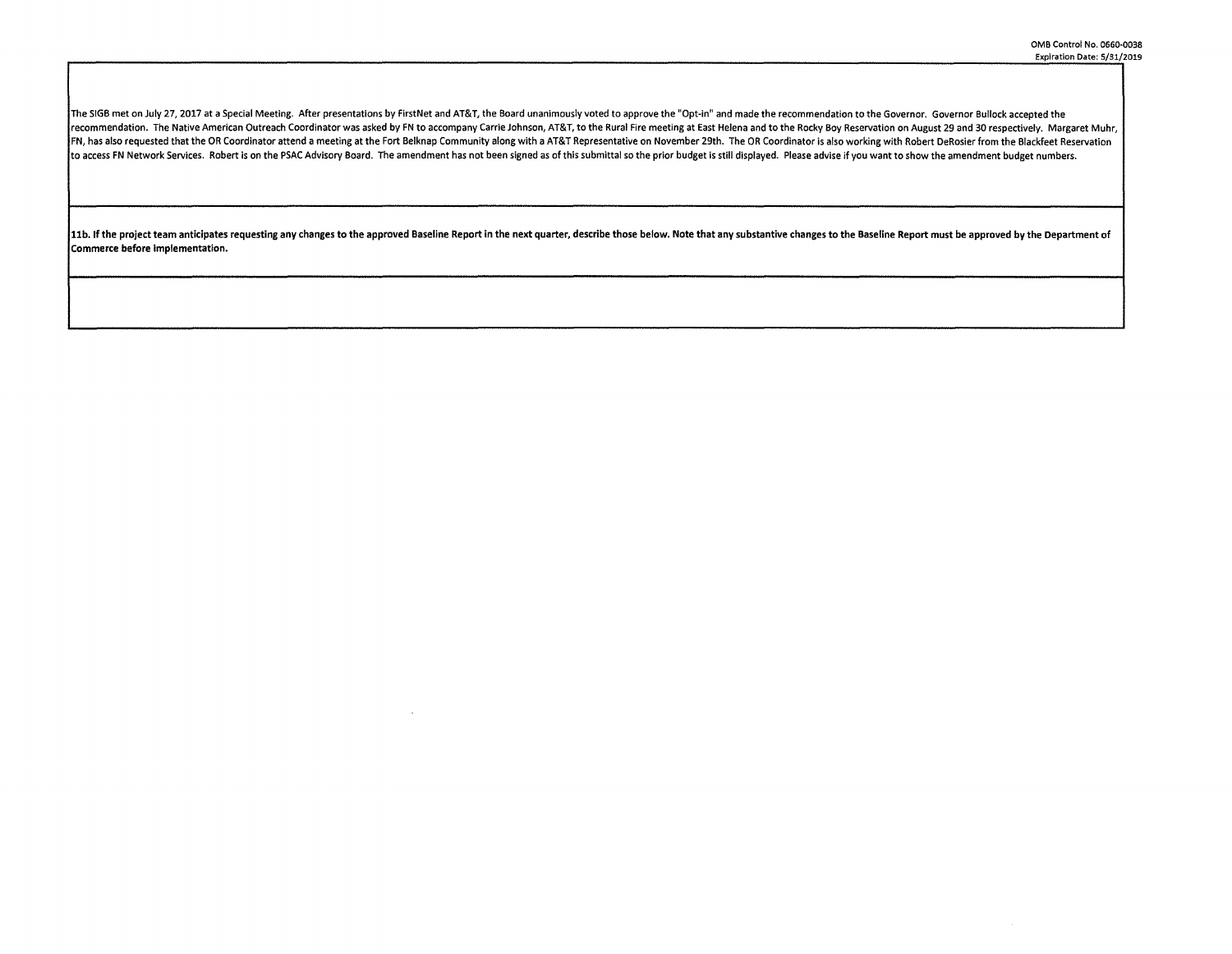**lld. Describe any success stories or best practices you have identified. Please be as specific as possible.** 

**12. Personnel** 

**12a. If the project is not fully staffed, describe how any lack of staffing may impact the project's time** line **and when** the **project will be fully staffed.** 

| 12b. Staffing Table - Please include all staff that have contributed time to the project. Please do not remove individuals from this table. |                                                    |                       |                                                                                                                                                                           |                      |                               |                     |                 |                                         |                                          |  |
|---------------------------------------------------------------------------------------------------------------------------------------------|----------------------------------------------------|-----------------------|---------------------------------------------------------------------------------------------------------------------------------------------------------------------------|----------------------|-------------------------------|---------------------|-----------------|-----------------------------------------|------------------------------------------|--|
| Job Title                                                                                                                                   | FTE%                                               |                       | Project (s) Assigned                                                                                                                                                      |                      |                               |                     |                 |                                         |                                          |  |
| SLIGP Project MGT (inkind)                                                                                                                  | 100%                                               |                       | Work with and prepare reports for the SIGB, prepare quarterly PPR, supervise the OR Coordinator, Prepare RFP's and MoU's, answer FN RFI's<br>No Change                    |                      |                               |                     |                 |                                         |                                          |  |
| SPOC (Inkind)                                                                                                                               | 5%                                                 |                       | Single Point of Contact, Supervises Bureau Chief and SLIGP PM                                                                                                             |                      |                               |                     |                 |                                         | No Change                                |  |
| <b>PSCB Bureau Chief (Inkind)</b>                                                                                                           | 20%                                                |                       | Meeting and Conference attendance, SLIGP supervision, Grant AOR<br>No Change                                                                                              |                      |                               |                     |                 |                                         |                                          |  |
| <b>PSCB Bureau Fiscal MGT</b>                                                                                                               |                                                    |                       | Liasion with state accounting, fiscal reporting and procurement                                                                                                           |                      |                               |                     |                 |                                         | No Change                                |  |
| (inkind)                                                                                                                                    | 3%                                                 |                       |                                                                                                                                                                           |                      |                               |                     |                 |                                         |                                          |  |
| SLIGP OR Coord. (Federal)                                                                                                                   | 100%                                               |                       | Contract for meeting facilitator, schedule regional and tribal meetings, develop contacts with local and tribal first responders, attend regional and tribal<br>No Change |                      |                               |                     |                 |                                         |                                          |  |
| Administrative Assistant                                                                                                                    |                                                    |                       | Maintain SIGB and SLIGP websites, SIGB attendance records, munutes, scheduling, meeting set-up, travel claims processing for SIGB members, and, answer<br>No Change       |                      |                               |                     |                 |                                         |                                          |  |
| (Federal)                                                                                                                                   | 50%                                                | SIGB member requests. |                                                                                                                                                                           |                      |                               |                     |                 |                                         |                                          |  |
| 13. Subcontracts (Vendors and/or Subrecipients)                                                                                             |                                                    |                       |                                                                                                                                                                           |                      |                               |                     |                 |                                         |                                          |  |
| 13a. Subcontracts Table – Include all subcontractors. The totals from this table must equal the "Subcontracts Total" in Question 14f.       |                                                    |                       |                                                                                                                                                                           |                      |                               |                     |                 |                                         |                                          |  |
| Name                                                                                                                                        | <b>Subcontract Purpose</b>                         |                       | Type<br>(Vendor/Subrec.)                                                                                                                                                  | RFP/RFQ Issued (Y/N) | Contract<br>Executed<br>(Y/N) | <b>Start Date</b>   | <b>End Date</b> | <b>Total Federal Funds</b><br>Allocated | <b>Total Matching Funds</b><br>Allocated |  |
| Montana State Library                                                                                                                       | <b>GIS Mapping</b>                                 |                       | MoA                                                                                                                                                                       | N                    | Y                             | 7/1/2015            | 12/30/2016      | \$100,000.00                            | \$0.00                                   |  |
| Brandborg, Sole Proprietor                                                                                                                  | Regional/local FirstNet Meeting Facilitator/Set-up |                       | Vendor                                                                                                                                                                    |                      | Y                             | 2/5/2016            | 10/31/2017      | \$80,000.00                             | \$0.00                                   |  |
| <b>Tribal Facilitators</b>                                                                                                                  | Moderate/conduct 8/22/2015 Tribal Meeting          |                       | Vendor                                                                                                                                                                    | N                    | Y                             | 8/21/2015           | 9/30/2017       | \$30,000.00                             | \$0.00                                   |  |
| MT LE and Fire Schools                                                                                                                      | Ed and OR on Band 14 LTE 4 Apps and Devices        |                       | MoA                                                                                                                                                                       | N                    | N                             | 7/1/2016            | 9/30/2017       | \$152,886.00                            | \$0.00                                   |  |
| FN Data Requests                                                                                                                            | Answer Data Requests as<br>they occur              |                       | Vendor                                                                                                                                                                    | N                    | Ν                             | 7/1/2016            | 9/30/2017       | \$892,500.00                            | \$0.00                                   |  |
| Website Content                                                                                                                             | Inter-Active for PS Community                      |                       | Vendor                                                                                                                                                                    | N                    | N                             | To be<br>Determined | 9/30/2017       | \$50,000.00                             | \$0.00                                   |  |
| 13b. Describe any challenges encountered with vendors and/or subrecipients.                                                                 |                                                    |                       |                                                                                                                                                                           |                      |                               |                     |                 |                                         |                                          |  |